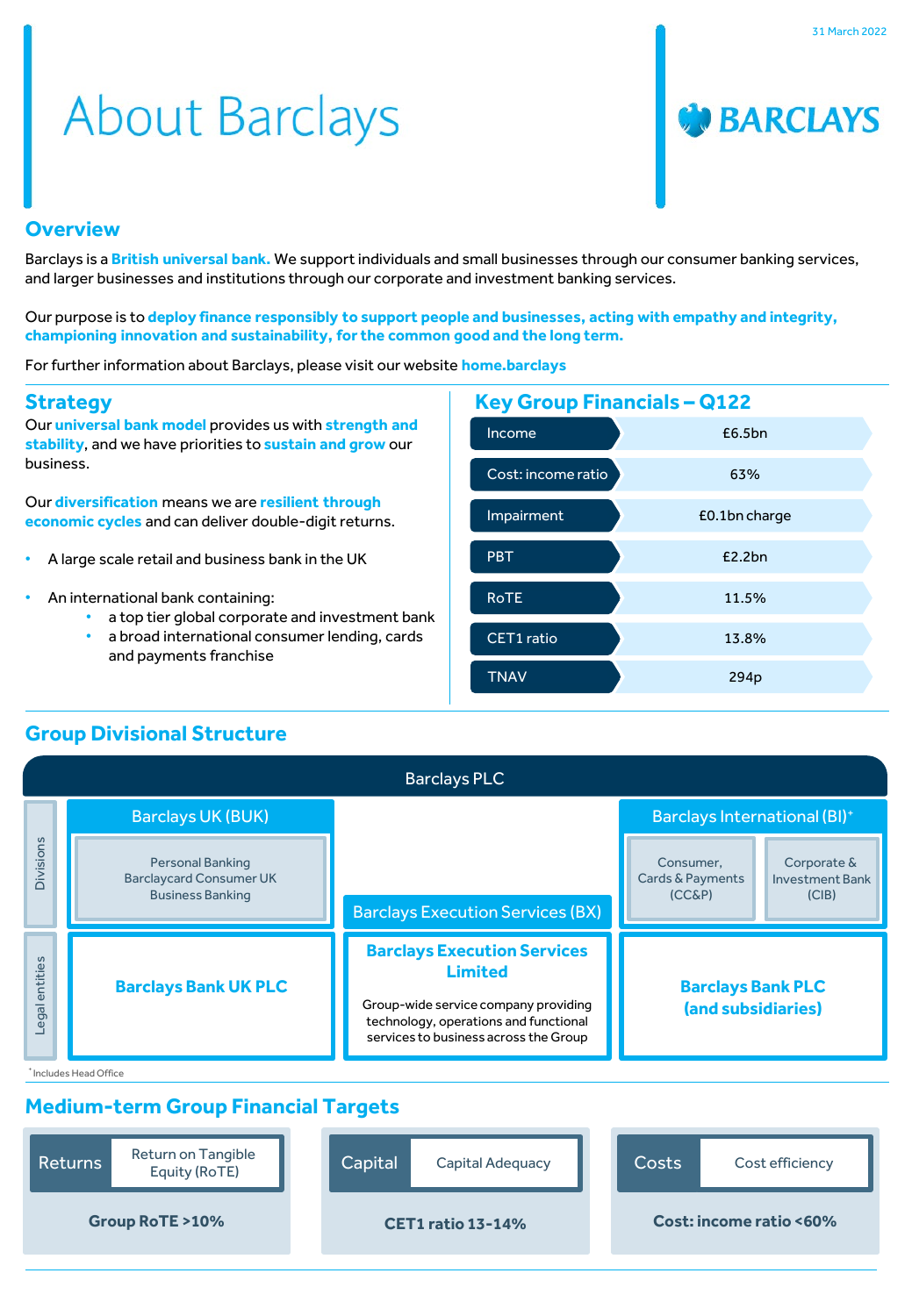# **Results Overview– Q122**

- **Income up 10%** driven by strongCIB income
- **Costs up £0.5bn or 15%** driven by higher L&C charges relating to over-issuance of securities in the US and customer remediation costs on a legacy loan portfolio
- **Credit impairment charge** remains lower than pre-pandemic levels
- **Barclays UK RoTE of 15.6%** reflecting higher rates, partially offset by mortgage margin compression, with Q122 NIM of 2.62%
- **Barclays International RoTE of 14.8%** driven by strong income growth, offset by litigation and conduct provisions
- **CET1 ratio of 13.8%, down 130bps from Dec-21** mainly driven by regulatory changes, the up to £1bn share buyback announced at FY21 results and higher RWAs, partially offset by earnings **Performance measures**

## **Group performance**

| Three months ended (£m)       | $Mar-22$ | $Mar-21$ | % change |
|-------------------------------|----------|----------|----------|
| Income                        | 6,496    | 5,900    | 10       |
| Impairment release / (charge) | (141)    | (55)     |          |
| Total operating expenses      | (4, 111) | (3,578)  | (15)     |
| Other net income              | (10)     | 132      |          |
| <b>Profit before tax</b>      | 2,234    | 2,399    |          |

| Basic earnings per share | 8.4 <sub>p</sub> | 9.9 <sub>p</sub> |  |
|--------------------------|------------------|------------------|--|
| RoTE                     | 11.5%            | 14.7%            |  |
| Cost: income ratio       | 63%              | 61%              |  |
| Loan loss rate (LLR)     | 15bps            | 6 <sub>bps</sub> |  |



## Barclays International



**0.7% 0.8%**

| Solid liquidity and funding base |                           |          |  |                              |
|----------------------------------|---------------------------|----------|--|------------------------------|
| Group                            |                           | $Mar-22$ |  | <b>Dec-21</b>                |
| Liquidity pool                   |                           | £320bn   |  | £291bn                       |
| Liquidity coverage ratio         |                           | 159%     |  | 168%                         |
| Loan: deposit ratio <sup>1</sup> |                           | 68%      |  | 70%                          |
| Strong asset quality             |                           |          |  |                              |
| As at 31.03.22<br>As at 31.12.21 | Group Retail <sup>2</sup> |          |  | Group Wholesale <sup>2</sup> |
|                                  |                           |          |  |                              |
| Total gross<br>exposure (£bn)    | 222.5<br>221.5            |          |  | 154.7<br>145.7               |

**2.0% 2.1%**

| <b>Credit ratings</b> |                | <b>Barclays PLC</b>   | <b>Barclays Bank PLC</b> | <b>Barclays Bank UK PLC</b> |
|-----------------------|----------------|-----------------------|--------------------------|-----------------------------|
| As at 28.04.22        | Fitch          | A / Stable / F1       | $A+ /$ Stable $/ F1$     | $A+ /$ Stable / F1          |
|                       | Moody's        | Baa2 / Positive / P-2 | $A1 /$ Stable / P-1      | $A13$ / Stable / P-1        |
|                       | <b>S&amp;P</b> | BBB / Positive / A-2  | A / Positive / A-1       | A / Positive / A-1          |

Total coverage ratio (%)

## **Financial strength**

| 14.6%  | 15.1%  | 13.8%  |
|--------|--------|--------|
| Mar-21 | Dec-21 | Mar-22 |

CET1 ratio

## Robust UK leverage ratio